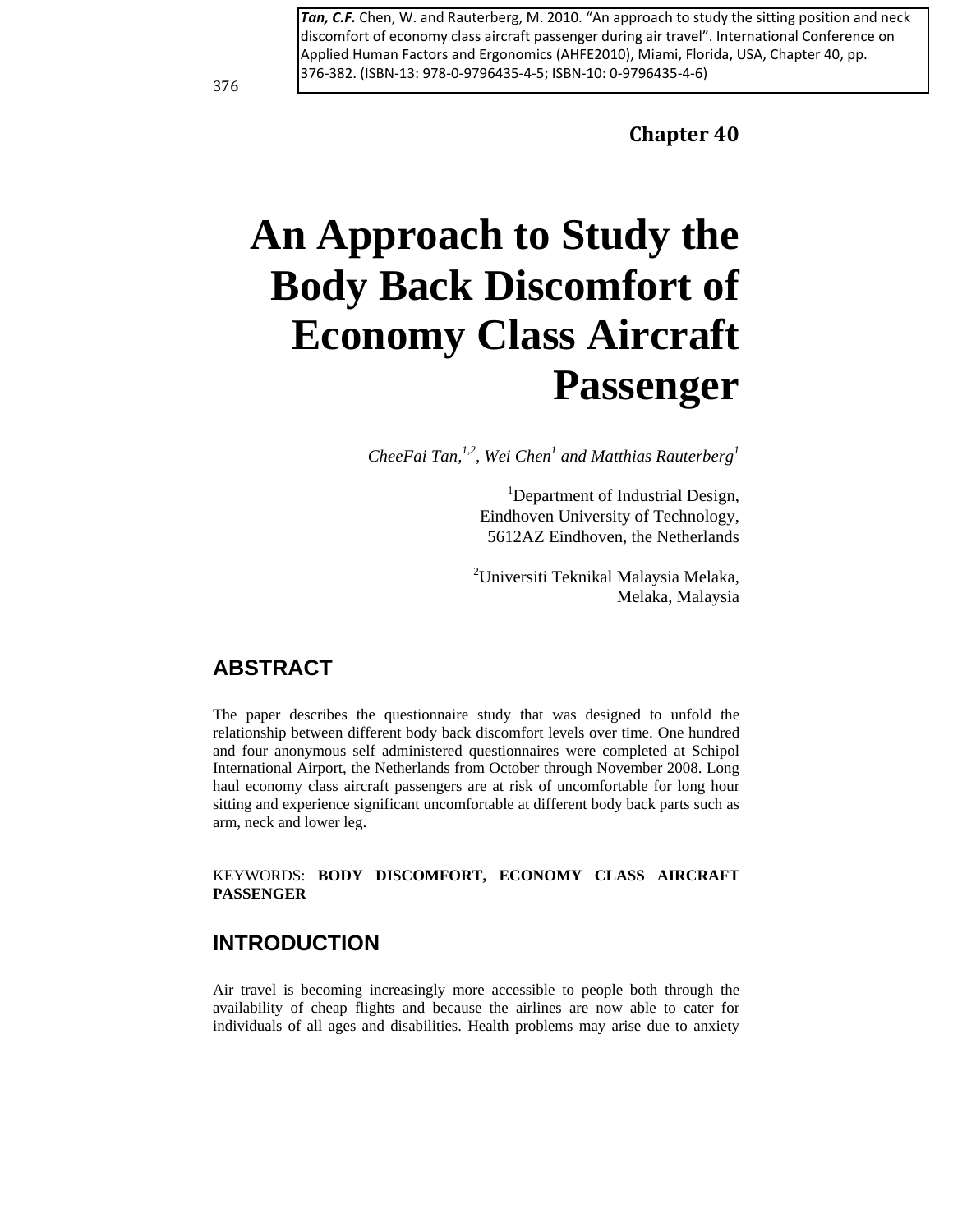and unfamiliarity with airport departure procedures prior to flying, whilst during the flight, problems may arise as a result of the food served on board, differences in the environmental conditions inside the cabin (pressure, ventilation, relative humidity, noise and vibration), the risk of cross-infection from fellow passengers, seat position, posture adopted and duration of the flight. These can be further compounded by changes in time zones and meal times, which may continue to affect an individual's health long after arrival at the final destination (Brundrett, 2001). Travel by air, especially long distance, is not a natural activity for human. Many people experience some degree of physiological and psychological discomfort and even stress during flying. Excessive stress may cause passenger to become aggressive, over-reaction, and even endanger the passenger's health (Kalogeropoulos, 1998; World Health Organization, 2007). A number of health problems can affect flying passengers.

Comfort is an attribute that today's passenger demand more and more. The aircraft passenger's comfort depends on different features and the environment during air travel. Seat discomfort is a subjective issue because it is the customer who makes the final determination and customer evaluations are based on their opinions having experienced the seat (Runkle, 1994). The aircraft passenger seat has an important role to play in fulfilling the passenger comfort expectations. The seat is one of the important features of the vehicle and is the place where the passenger spends most of time during air travel. The aviation industry is highly competitive and therefore airlines try to maximize the number of seats (Quigley et al., 2001). Often this results in a very limited amount of seating space for passengers, especially in economy class (Hinninghofen and Enck, 2006).

Long haul economy class aircraft passengers are at risk uncomfortable for long hour sitting and experience significant uncomfortable at different body back parts such as neck and lower leg. Further studies concerning how to best provide comfort to long haul economy class aircraft passenger are needed. This questionnaire study was set out to examine the different body back parts discomfort of economy class aircraft passenger to help prioritize action aimed at discomfort reduction. One hundred and four anonymous self administered surveys were completed at Schipol International Airport, the Netherlands from October through November 2008.

### **METHODS**

#### **QUESTIONNAIRE DEVELOPMENT**

The questionnaire consisted of three sections: (1) questions about the respondents' travel frequency by aircraft per year, common flight duration and the class; (2) question about their uncomfortable level of each part of their body backside after one hour and five hours flight; (3) question about demographic background. The questionnaire begins with a short, self-explanatory introduction in which the purpose and background of the survey were explained; it was also emphasizes that

data would be treated with confidentiality and analyzed in an anonymous manner. An example on how to answer the question correctly is shown.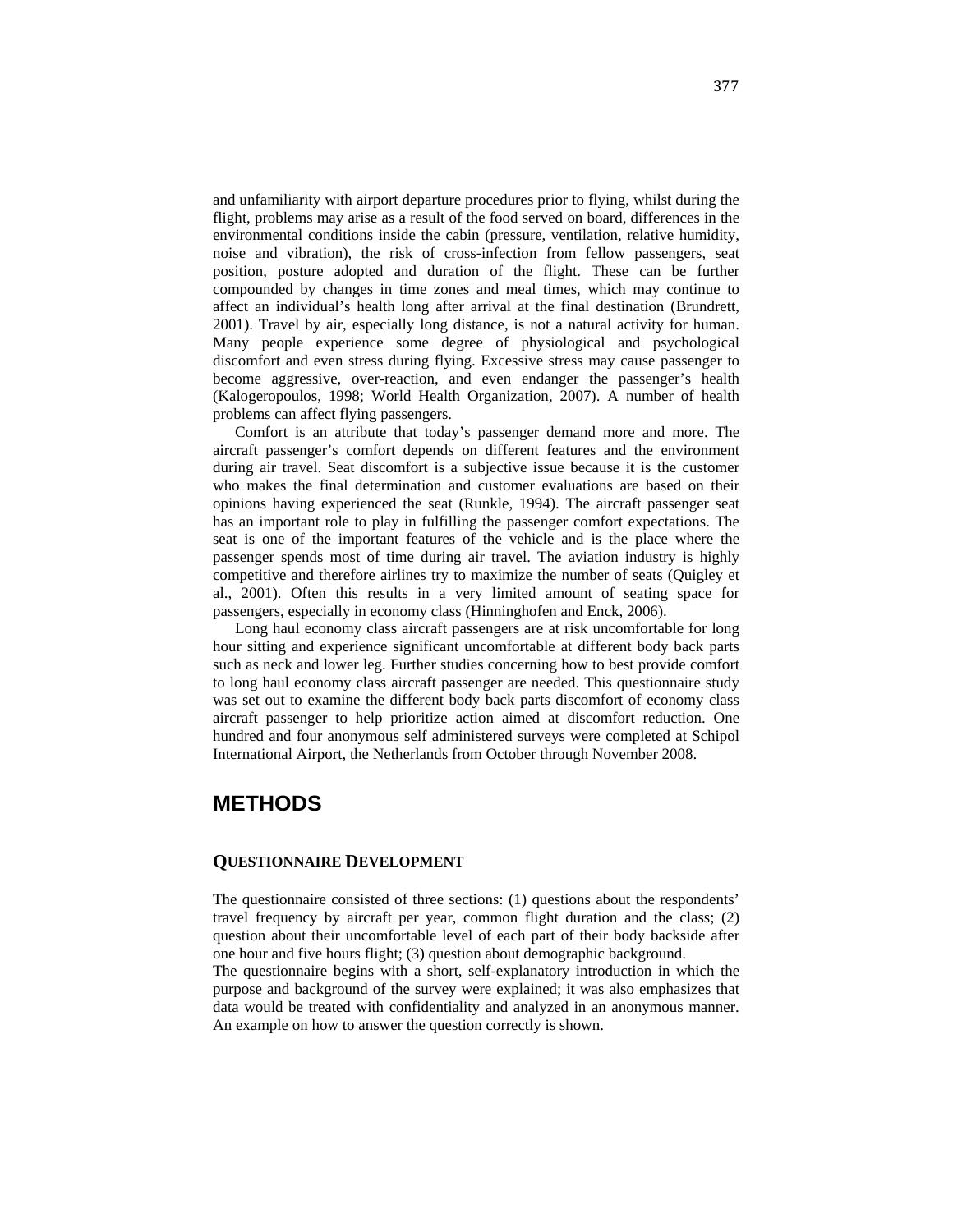The primary means of investigation is to identify the body discomfort level with regards on time during air travel. This was devised to identify the body part discomfort, to indicate the discomfort level for each defined body part for after one hour and after five hours of flight. In order to identify the body part discomfort level, a body mapping method is used. In this method, the perception of discomfort is referred to a defined part of the body. The subject is asked for the discomfort experiences during flight for each defined body part. The subject is asked to assess the discomfort level using a five point Likert scale. The scales are graded from 'extremely discomfort' to 'normal'. Figure 1 shows the body map and scales for discomfort assessment.



FIGURE 1 Body map and scales for body discomfort evaluation.

#### **QUESTIONNAIRE SAMPLING**

The questionnaire was completed by 104 aircraft passengers who were randomly sampled. The investigator was present on each occasion, during which aircraft passengers were approached and the aims of the investigation were briefly outlined. The questionnaire took between 3-5 min for self-completion.

## **RESULTS**

50 females and 54 males completed the questionnaire. A wide range of ages was represented (17 to 75 years). The mean BMI of the respondents were 24.09 kg/m<sup>2</sup> and it is generally accepted as being in the 'overweight' category  $(M = 24.09,$  $SD = 4.93$ ).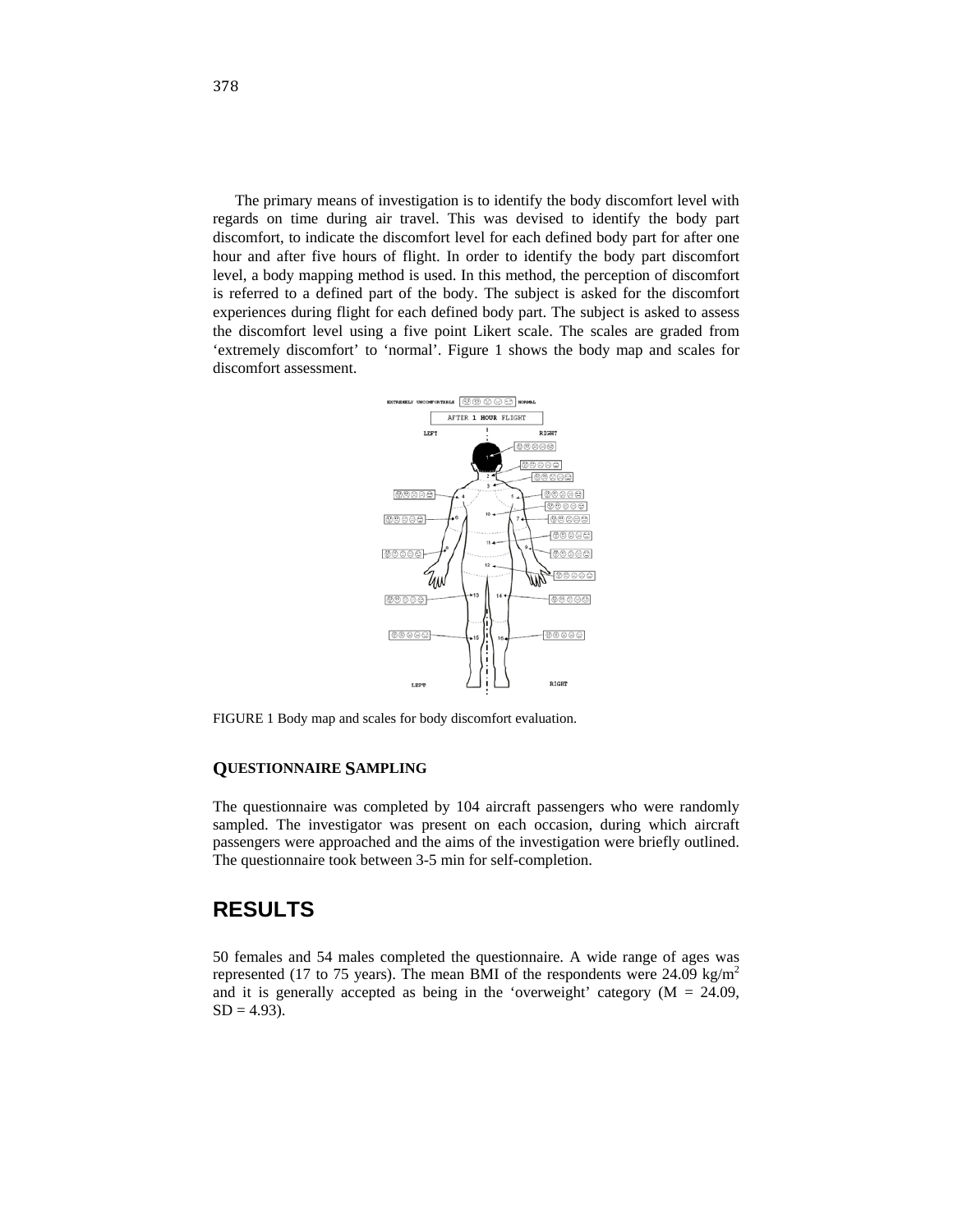We conducted a Factor Analysis on body part discomfort level after one hour flight and after five hours flight, to identify the underlying dimensions of the body part discomfort of aircraft passenger. Scores on the sixteen statements were submitted to principal components factor analysis with Varimax Rotation. A Screeplot indicated that the eigenvalues started to level off after three factors. Thus, a three factor solution yielded the best solution.

#### **BODY DISCOMFORT LEVEL AFTER ONE HOUR FLIGHT**

For 'after 1 hour flight', the three factors explained 72.75% of the variance in the data. Table 1 provides an overview of the composition of the three factors for body part discomfort after 1 hour flight. The first factor included five items that described the body discomfort at buttock, upper leg (left and right) and lower leg (left and right). This factor appeared to reflect the lower body of the respondent. Therefore, it was labeled as "Lower body". The second factor included four items. All four items described the body part, which are upper arm (left and right) and lower arm (left and right). The second factor was labeled as "Arm". The third factor included seven items, namely, head, neck, shoulder, left shoulder, right shoulder, upper back and lower back. The third factor was labeled as "Upper body".

|                           |            | Factor |            |
|---------------------------|------------|--------|------------|
|                           | Lower body | Arm    | Upper body |
| Right lower leg           | .910       |        |            |
| Right upper leg           | .902       |        |            |
| Left upper leg            | .896       |        |            |
| Left lower leg            | .890       |        |            |
| <b>Buttock</b>            | .716       |        | 405        |
| Right upper arm           |            | .902   |            |
| Left upper arm            |            | .880   |            |
| Right lower arm           |            | .763   |            |
| Left lower arm            |            | .739   |            |
| Neck                      |            |        | .831       |
| Shoulder                  |            |        | .772       |
| Lower back                |            |        | .683       |
| Upper back                |            | 428    | .659       |
| Right shoulder            |            | 568    | .612       |
| Left shoulder             |            | 568    | .612       |
| Head                      |            |        | .588       |
| <b>Explained variance</b> | 46.76%     | 14.41% | 11.58%     |
| Cronbach's Alpha          | .95        | .89    | .86        |

**Table 1** Results of Factor Analysis of Body Part Discomfort after One Hour Flight.

Note: Only factor loadings > 0.58 are selected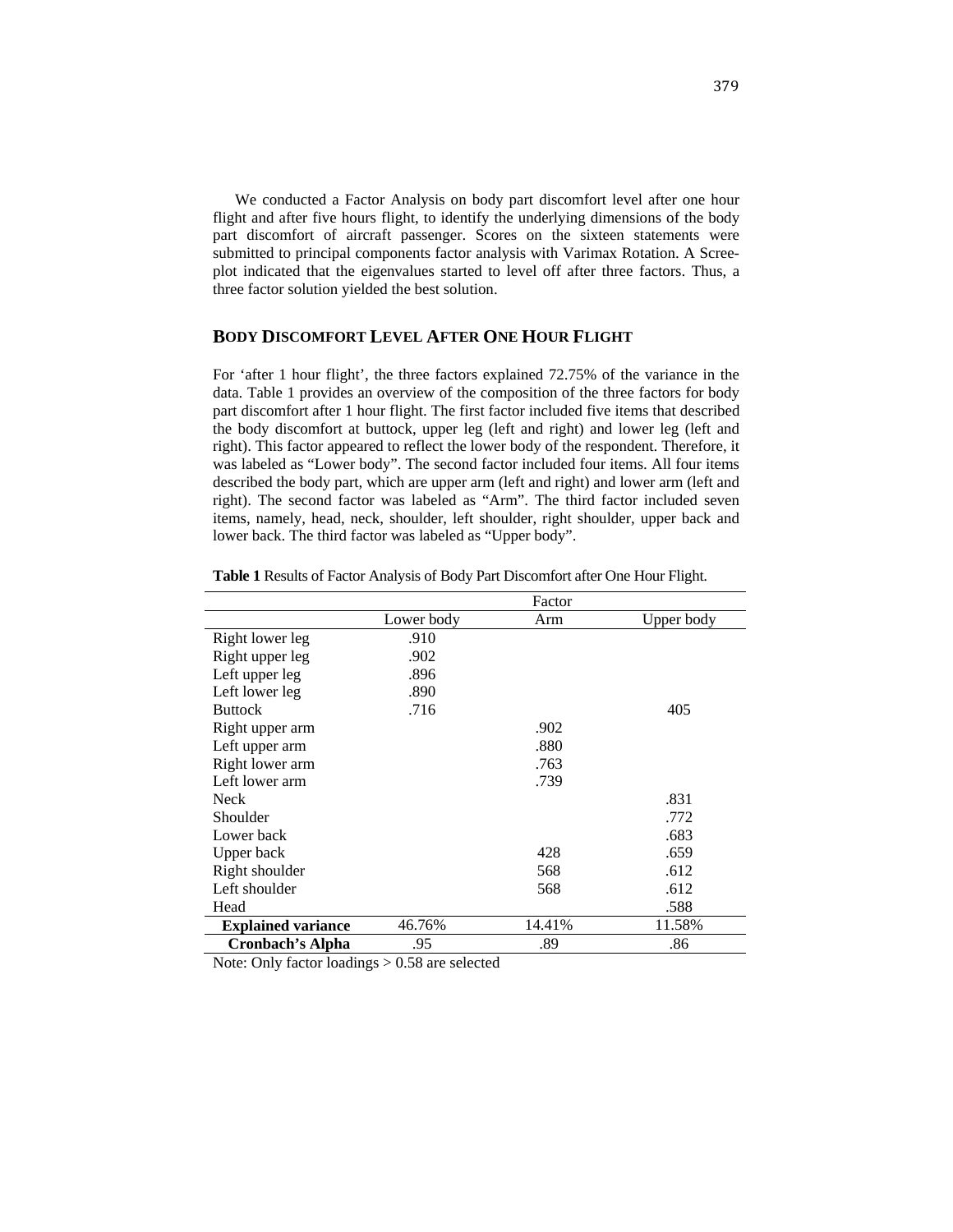#### **BODY DISCOMFORT LEVEL AFTER FIVE HOURS FLIGHT**

For 'after 5 hours flight', the three factors explained 74.04% of the variance in the data. Table 2 provides an overview of the composition of the three factors for body part discomfort after five hours flight. There were four items labeled as "Arm" in first factor. The first factor included left lower arm, left upper arm, right lower arm and right upper arm. The second factor included six items that described the body discomfort at neck, shoulder, left shoulder, right shoulder, upper back and lower back. This factor appeared to reflect the upper body of the respondent. The second factor labeled as "Upper body". The third factor included five items, namely, buttock, right lower leg, right upper leg, left lower leg and left upper leg. The third factor was labeled as "Lower body".

|                           |        | Factor     |            |
|---------------------------|--------|------------|------------|
|                           | Arm    | Upper body | Lower body |
| Left lower arm            | .904   |            |            |
| Left upper arm            | .881   |            |            |
| Right lower arm           | .869   |            |            |
| Right upper arm           | .829   |            |            |
| Head                      |        | 489        |            |
| Shoulder                  |        | .866       |            |
| <b>Neck</b>               |        | .843       |            |
| Lower back                |        | .800       |            |
| Upper back                |        | .671       |            |
| Left shoulder             | 550    | .648       |            |
| Right shoulder            | 585    | .603       |            |
| Right lower leg           |        |            | .904       |
| Left lower leg            |        |            | .879       |
| Right upper leg           |        |            | .838       |
| Left upper leg            |        |            | .805       |
| <b>Buttock</b>            |        | 428        | .593       |
| <b>Explained variance</b> | 47.10% | 15.48%     | 11.46%     |
| Cronbach's Alpha          | .94    | .89        | .90        |

**Table 2** Results of Factor Analysis of Body Part Discomfort after Five Hours Flight.

Note: Only factor loadings > 0.59 are selected

Univariate analysis of variance was conducted to find the differences of body discomfort level between after one hour flight and after five hours flight. Figure 2 showed the comparison of body discomfort level for different body part after one hour and after five hours flight. The results showed the body discomfort level after five hours flight was more discomfort than body discomfort level after one hour flight.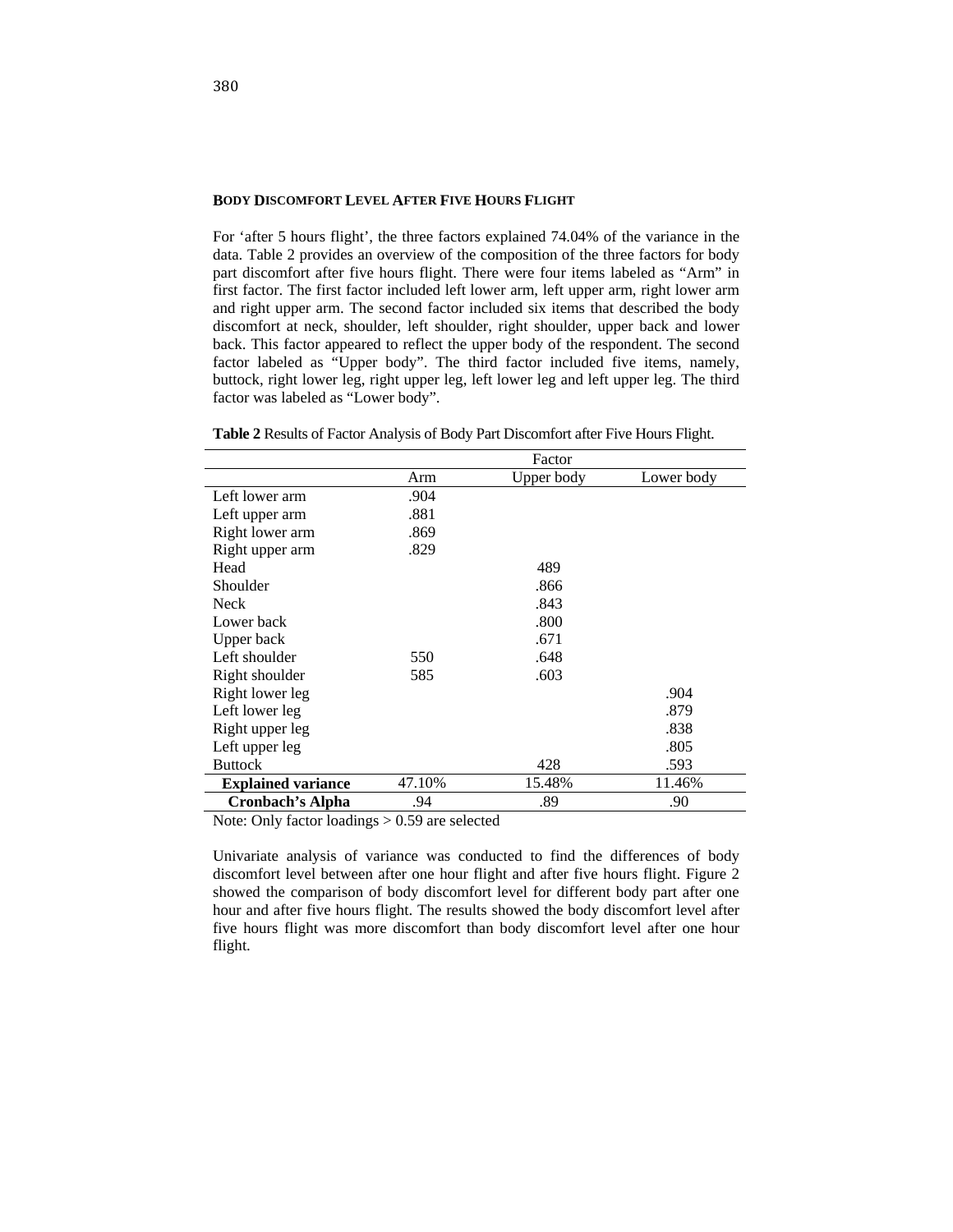

FIGURE 2 Univariate analysis result for different body discomfort level.

## **DISCUSSION**

With respect to travel duration, passengers who travelled with 6 to 10 hours reported highest body discomfort level. The result showed that longer flight duration was causing higher discomfort at arm section. Male respondents felt higher body discomfort level at lower body section than female respondents. In the other hand, older aircraft passengers felt that their arm was more discomfort after one hour flight. The passengers with higher BMI reported that their lower body section is more discomfort after one hour flight.

Through one-way ANOVA analysis at body discomfort level after five hours flight, the aircraft passengers who travelled 11 times or more in a year have reported highest body discomfort level at upper body section. Subsequently, passengers with longer flight duration perceived higher discomfort level at arm section after five hours flight. The gender of respondents affected the body discomfort level at upper body and lower body section. Female respondents found to be more discomfort than male respondents for after five hours flight. Female respondents reported that they have highest body discomfort level at upper body section. Male respondents reported the lower body section as the most discomfort section. Neck and shoulder showed the similarity of body discomfort level for after one hour and after five hours flight. The body discomfort level for buttock was the highest in rank after five hours flight.

Based on the ranking of the body discomfort level, the main areas of body discomfort after one hour flight were shoulder, neck and right lower leg. Subsequently, the main areas of body discomfort after five hours flight were buttock, shoulder and neck. The body discomfort after five hours flight of buttock and neck were similar to the study by Quigley et al. (2001). The study found that the main areas of complaint during the flight were lower back, buttocks and neck.